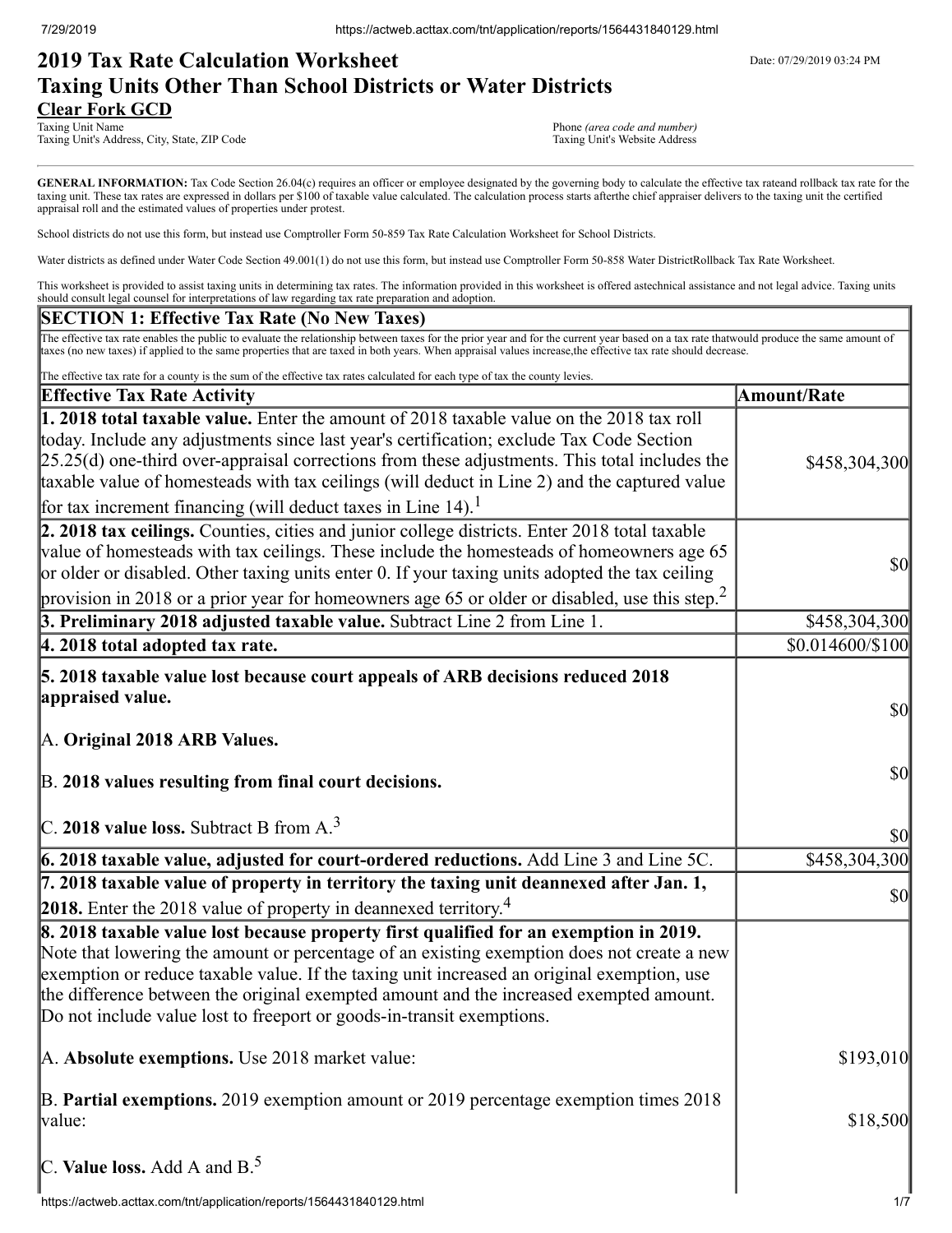|                                                                                                                                                                                                                                                                                                                                                                                                             | \$211,510                           |
|-------------------------------------------------------------------------------------------------------------------------------------------------------------------------------------------------------------------------------------------------------------------------------------------------------------------------------------------------------------------------------------------------------------|-------------------------------------|
| $\vert$ 9. 2018 taxable value lost because property first qualified for agricultural appraisal (1-<br>d or 1-d-1), timber appraisal, recreational/scenic appraisal or public access airport<br>special appraisal in 2019. Use only properties that qualified in 2019 for the first time; do<br>not use properties that qualified in 2018.                                                                   |                                     |
| A. 2018 market value:                                                                                                                                                                                                                                                                                                                                                                                       | \$0                                 |
| B. 2019 productivity or special appraised value:                                                                                                                                                                                                                                                                                                                                                            | \$0                                 |
| C. Value loss. Subtract B from $A6$                                                                                                                                                                                                                                                                                                                                                                         | \$0                                 |
| 10. Total adjustments for lost value. Add lines 7, 8C and 9C.                                                                                                                                                                                                                                                                                                                                               | \$211,510                           |
| 11. 2018 adjusted taxable value. Subtract Line 10 from Line 6.                                                                                                                                                                                                                                                                                                                                              | \$458,092,790                       |
| 12. Adjusted 2018 taxes. Multiply Line 4 by line 11 and divide by \$100.                                                                                                                                                                                                                                                                                                                                    | \$66,881                            |
| 13. Taxes refunded for years preceding tax year 2018. Enter the amount of taxes refunded<br>by the taxing unit for tax years preceding tax year 2018. Types of refunds include court<br>decisions, Tax Code Section 25.25(b) and (c) corrections and Tax Code Section 31.11<br>payment errors. Do not include refunds for tax year 2018. This line applies only to tax years<br>preceding tax year $2018.7$ | <b>\$58</b>                         |
| 14. Taxes in tax increment financing (TIF) for tax year 2018. Enter the amount of taxes<br>paid into the tax increment fund for a reinvestment zone as agreed by the taxing unit. If the<br>taxing unit has no 2019 captured appraised value in Line 16D, enter $0.8$                                                                                                                                       | \$0                                 |
| 15. Adjusted 2018 taxes with refunds and TIF adjustment. Add Lines 12 and 13, subtract                                                                                                                                                                                                                                                                                                                      |                                     |
| Line $14.9$                                                                                                                                                                                                                                                                                                                                                                                                 | \$66,939                            |
| <b>16. Total 2019 taxable value on the 2019 certified appraisal roll today.</b> This value<br>includes only certified values and includes the total taxable value of homesteads with tax<br>ceilings (will deduct in Line 18). These homesteads include homeowners age 65 or older or<br>disabled. <sup>10</sup>                                                                                            |                                     |
| A. Certified values:                                                                                                                                                                                                                                                                                                                                                                                        | \$497,421,300                       |
| B. Counties: Include railroad rolling stock values certifiedby the Comptroller's office:                                                                                                                                                                                                                                                                                                                    | \$0                                 |
| C. Pollution control and energy storage system exemption: Deduct the value of property<br>exempted for the current tax year for the first time as pollution control or energy storage<br>system property:                                                                                                                                                                                                   | $\vert \mathbf{S} \mathbf{O} \vert$ |
| D. Tax increment financing: Deduct the 2019 captured appraised value of property taxable<br>by a taxing unit in a tax increment financing zone for which the 2019 taxes will be deposited<br>into the tax increment fund. Do not include any new property value that will be included in<br>Line 21 below. <sup>11</sup>                                                                                    | \$0                                 |
| E. Total 2019 value. Add A and B, then subtract C and D.                                                                                                                                                                                                                                                                                                                                                    | \$497,421,300                       |
| $\vert$ 17. Total value of properties under protest or not included on certified appraisal roll. <sup>12</sup>                                                                                                                                                                                                                                                                                              |                                     |
| A. 2019 taxable value of properties under protest. The chief appraiser certifies a list of<br>properties still under ARB protest. The list shows the appraisal district's value and the<br>taxpayer's claimed value, if any, or an estimate of the value if the taxpayer wins. For each of<br>the properties under protest, use the lowest of these values. Enter the total value. <sup>13</sup>            | \$0                                 |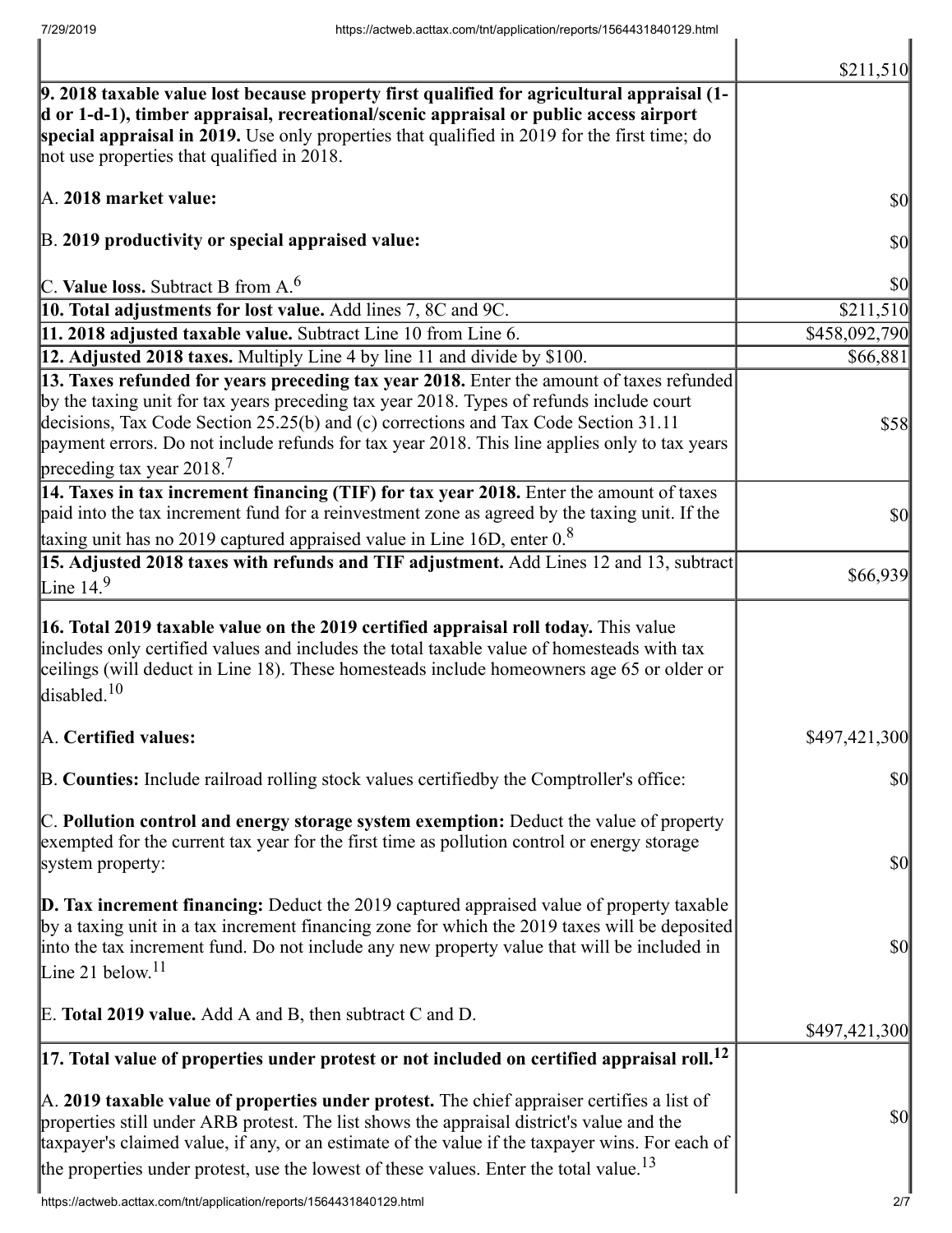| B. 2019 value of properties not under protest or included on certified appraisal roll.<br>The chief appraiser gives taxing units a list of those taxable properties that the chief<br>appraiser knows about, but are not included in the appraisal roll certification. These<br>properties also are not on the list of properties that are still under protest. On this list of<br>properties, the chief appraiser includes the market value, appraised value and exemptions for<br>the preceding year and a reasonable estimate of the market value, appraised value and<br>exemptions for the current year. Use the lower market, appraised or taxable value (as<br>appropriate). Enter the total value. <sup>14</sup> | $\sqrt{50}$                         |
|--------------------------------------------------------------------------------------------------------------------------------------------------------------------------------------------------------------------------------------------------------------------------------------------------------------------------------------------------------------------------------------------------------------------------------------------------------------------------------------------------------------------------------------------------------------------------------------------------------------------------------------------------------------------------------------------------------------------------|-------------------------------------|
| C. Total value under protest or not certified: Add A and B.                                                                                                                                                                                                                                                                                                                                                                                                                                                                                                                                                                                                                                                              |                                     |
|                                                                                                                                                                                                                                                                                                                                                                                                                                                                                                                                                                                                                                                                                                                          |                                     |
|                                                                                                                                                                                                                                                                                                                                                                                                                                                                                                                                                                                                                                                                                                                          | $\vert \mathbf{S} \mathbf{0} \vert$ |
| $\left 18.2019 \right $ tax ceilings. Counties, cities and junior colleges enter 2019 total taxable value of<br>homesteads with tax ceilings. These include the homesteads of homeowners age 65 or older<br>or disabled. Other taxing units enter 0. If your taxing units adopted the tax ceiling provision<br>$\parallel$ in 2018 or a prior year for homeowners age 65 or older or disabled, use this step. <sup>15</sup>                                                                                                                                                                                                                                                                                              | $\vert \mathbf{S} \mathbf{0} \vert$ |
| 19. 2019 total taxable value. Add Lines 16E and 17C. Subtract Line 18.                                                                                                                                                                                                                                                                                                                                                                                                                                                                                                                                                                                                                                                   | \$497,421,300                       |
| 20. Total 2019 taxable value of properties in territory annexed after Jan. 1, 2018.<br>Include both real and personal property. Enter the 2019 value of property in territory<br>$\lvert$ annexed. <sup>16</sup>                                                                                                                                                                                                                                                                                                                                                                                                                                                                                                         | $\sqrt{50}$                         |
| 21. Total 2019 taxable value of new improvements and new personal property located<br>in new improvements. New means the item was not on the appraisal roll in 2018. An<br>improvement is a building, structure, fixture or fence erected on or affixed to land. New<br>additions to existing improvements may be included if the appraised value can be<br>determined. New personal property in a new improvement must have been brought into the<br>taxing unit after Jan. 1, 2018, and be located in a new improvement. New improvements do<br>include property on which a tax abatement agreement has expired for $2019$ . <sup>17</sup>                                                                             | \$812,310                           |
| 22. Total adjustments to the 2019 taxable value. Add Lines 20 and 21.                                                                                                                                                                                                                                                                                                                                                                                                                                                                                                                                                                                                                                                    | \$812,310                           |
| 23. 2019 adjusted taxable value. Subtract Line 22 from Line 19.                                                                                                                                                                                                                                                                                                                                                                                                                                                                                                                                                                                                                                                          | \$496,608,990                       |
| 24. 2019 effective tax rate. Divide Line 15 by Line 23 and multiply by $$100.18$                                                                                                                                                                                                                                                                                                                                                                                                                                                                                                                                                                                                                                         | \$0.013479/\$100                    |
| 25. COUNTIES ONLY. Add together the effective tax rates for each type of tax the county                                                                                                                                                                                                                                                                                                                                                                                                                                                                                                                                                                                                                                  |                                     |
| levies. The total is the 2019 county effective tax rate. <sup>18</sup>                                                                                                                                                                                                                                                                                                                                                                                                                                                                                                                                                                                                                                                   |                                     |
|                                                                                                                                                                                                                                                                                                                                                                                                                                                                                                                                                                                                                                                                                                                          |                                     |

| <sup>1</sup> Tex. Tax Code Section $26.012(14)$ | $^{9}$ Tex. Tax Code Section 26.012(13)              |
|-------------------------------------------------|------------------------------------------------------|
| <sup>2</sup> Tex. Tax Code Section $26.012(14)$ | <sup>10</sup> Tex. Tax Code Section 26.012           |
| $3$ Tex. Tax Code Section 26.012(13)            | <sup>11</sup> Tex. Tax Code Section $26.03(c)$       |
| $4$ Tex. Tax Code Section 26.012(15)            | <sup>12</sup> Tex. Tax Code Section 26.01(c) and (d) |
| $5$ Tex. Tax Code Section 26.012(15)            | <sup>13</sup> Tex. Tax Code Section $26.01(c)$       |
| ${}^{6}$ Tex. Tax Code Section 26.012(15)       | <sup>14</sup> Tex. Tax Code Section $26.01(d)$       |
| $7$ Tex. Tax Code Section 26.012(13)            | <sup>15</sup> Tex. Tax Code Section $26.012(6)$      |
| ${}^{8}$ Tex. Tax Code Section 26.03(c)         | <sup>16</sup> Tex. Tax Code Section $26.012(17)$     |
|                                                 |                                                      |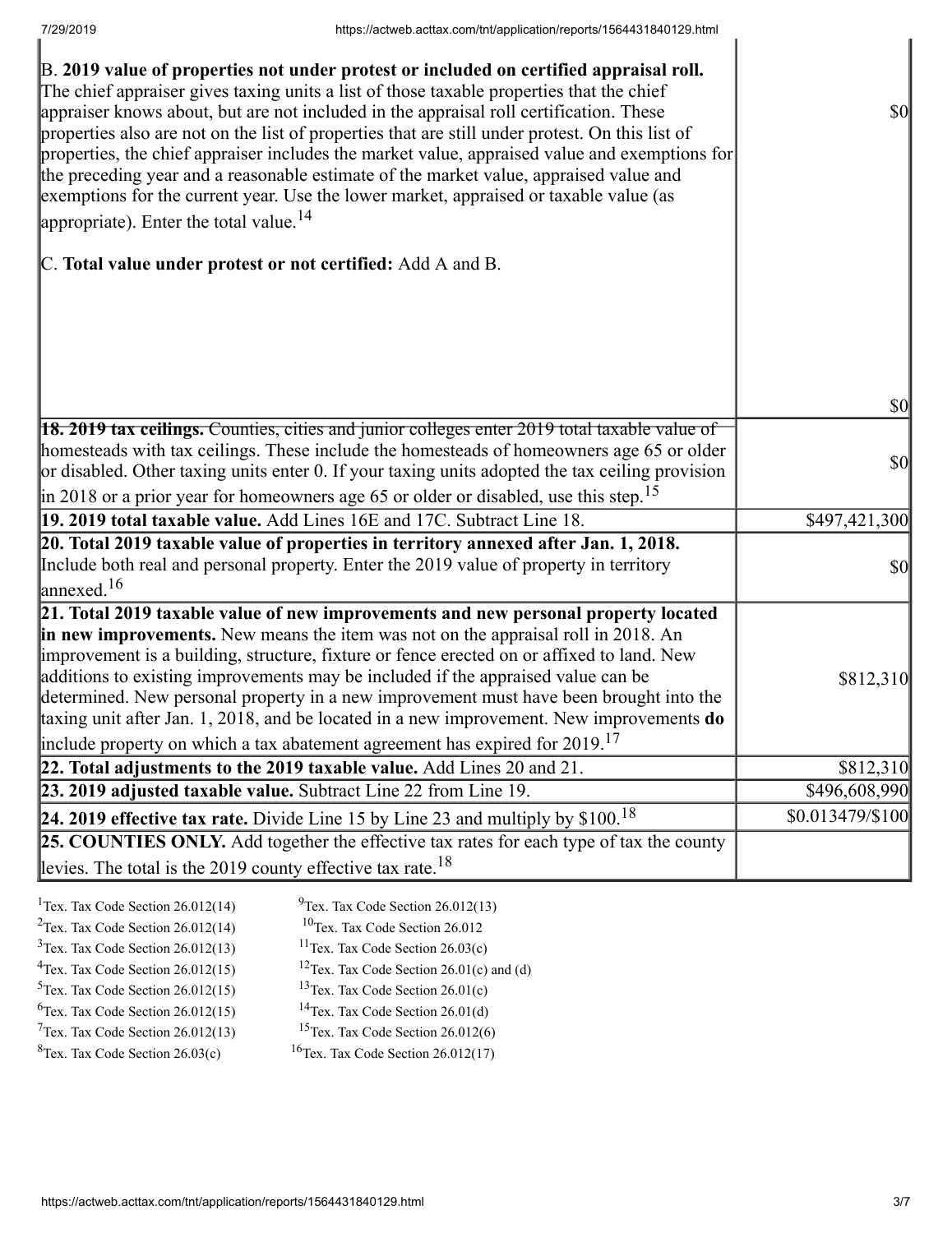## **SECTION 2: Rollback Tax Rate**

The rollback tax rate is split into two separate rates:

- 1. Maintenance and Operations (M&O): The M&O portion is the tax rate that is needed to raise the same amount of taxes that the taxing unit levied inthe prior year plus eight percent. This rate accounts for such things as salaries, utilities and day-to-day operations.
- 2. Debt: The debt tax rate includes the debt service necessary to pay the taxing unit's debt payments in the coming year. This rate accounts forprincipal and interest on bonds and other debt secured by property tax revenue.

The rollback tax rate for a county is the sum of the rollback tax rates calculated for each type of tax the county levies. In most cases the rollback tax rate exceeds the effective tax rate, but occasionally decreases in a taxing unit's debt service will cause the effective taxrate to be higher than the rollback tax rate.

| <b>Rollback Tax Rate Activity</b>                                                                                                                                                                                                                                                                                                                                                                                                                                                                                                                                                                                                                                       | <b>Amount/Rate</b>                  |
|-------------------------------------------------------------------------------------------------------------------------------------------------------------------------------------------------------------------------------------------------------------------------------------------------------------------------------------------------------------------------------------------------------------------------------------------------------------------------------------------------------------------------------------------------------------------------------------------------------------------------------------------------------------------------|-------------------------------------|
| 26. 2018 maintenance and operations (M&O) tax rate.                                                                                                                                                                                                                                                                                                                                                                                                                                                                                                                                                                                                                     | \$0.014600/\$100                    |
| $\left 27, 2018\right $ adjusted taxable value. Enter the amount from Line 11.                                                                                                                                                                                                                                                                                                                                                                                                                                                                                                                                                                                          | \$458,092,790                       |
| 28. 2018 M&O taxes.                                                                                                                                                                                                                                                                                                                                                                                                                                                                                                                                                                                                                                                     |                                     |
| $\vert$ A. Multiply Line 26 by Line 27 and divide by \$100.                                                                                                                                                                                                                                                                                                                                                                                                                                                                                                                                                                                                             | \$66,881                            |
| B. Cities, counties and hospital districts with additional sales tax: Amount of additional<br>sales tax collected and spent on M&O expenses in 2018. Enter amount from full year's sales<br>tax revenue spent for M&O in 2018 fiscal year, if any. Other taxing units enter 0. Counties<br>exclude any amount that was spent for economic development grants from the amount of<br>sales tax spent.                                                                                                                                                                                                                                                                     | $\vert \$\text{0}\vert$             |
| C. Counties: Enter the amount for the state criminal justice mandate. If second or later year,<br>the amount is for increased cost above last year's amount. Other taxing units enter 0.                                                                                                                                                                                                                                                                                                                                                                                                                                                                                | <b>\$0</b>                          |
| D. Transferring function: If discontinuing all of a department, function or activity and<br>transferring it to another taxing unit by written contract, enter the amount spent by the taxing<br>unit discontinuing the function in the 12 months preceding the month of this calculation. If<br>the taxing unit did not operate this function for this 12-month period, use the amount spent<br>in the last full fiscal year in which the taxing unit operated the function. The taxing unit<br>discontinuing the function will subtract this amount in H below. The taxing unit receiving<br>the function will add this amount in H below. Other taxing units enter 0. | $\vert \mathbf{S} \mathbf{0} \vert$ |
| E. Taxes refunded for years preceding tax year 2018: Enter the amount of M&O taxes<br>refunded in the preceding year for taxes before that year. Types of refunds include court<br>decisions, Tax Code Section 25.25(b) and (c) corrections and Tax Code Section 31.11<br>payment errors. Do not include refunds for tax year 2018. This line applies only to tax years<br>preceding tax year 2018.                                                                                                                                                                                                                                                                     | <b>\$0</b>                          |
| <b>F. Enhanced indigent health care expenditures:</b> Enter the increased amount for the current<br>year's enhanced indigent health care expenditures above the preceding tax year's enhanced<br>indigent health care expenditures, less any state assistance.                                                                                                                                                                                                                                                                                                                                                                                                          | $\vert \mathbf{S} \mathbf{O} \vert$ |
| G. Taxes in TIF: Enter the amount of taxes paid into the tax increment fund for a<br>reinvestment zone as agreed by the taxing unit. If the taxing unit has no 2019 captured<br>appraised value in Line 16D, enter 0.                                                                                                                                                                                                                                                                                                                                                                                                                                                   | $\vert \mathbf{S} \mathbf{O} \vert$ |
| <b>H. Adjusted M&amp;O Taxes.</b> Add A, B, C, E and F. For taxing unit with D, subtract if<br>discontinuing function and add if receiving function. Subtract G.                                                                                                                                                                                                                                                                                                                                                                                                                                                                                                        | \$66,881                            |
| 29. 2019 adjusted taxable value. Enter Line 23 from the Effective Tax Rate Worksheet.<br><b>30. 2019 effective maintenance and operations rate.</b> Divide Line 28H by Line 29 and                                                                                                                                                                                                                                                                                                                                                                                                                                                                                      | \$496,608,990<br>\$0.013468/\$100   |
| multiply by $$100$ .<br>31. 2019 rollback maintenance and operation rate. Multiply Line 30 by 1.08.                                                                                                                                                                                                                                                                                                                                                                                                                                                                                                                                                                     | $$0.014545/\$100$                   |
| 32. Total 2019 debt to be paid with property taxes and additional sales tax revenue.                                                                                                                                                                                                                                                                                                                                                                                                                                                                                                                                                                                    |                                     |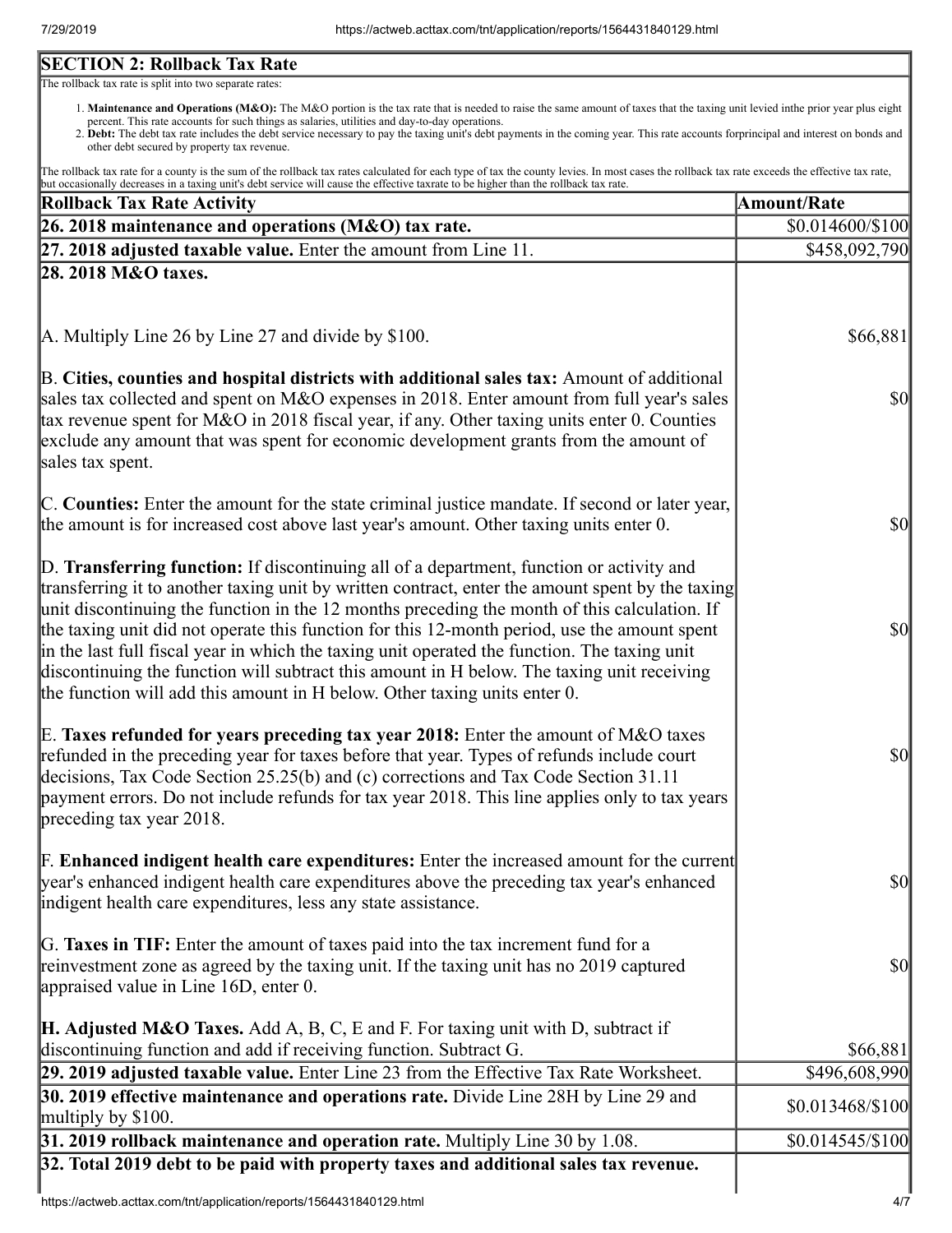| https://actweb.acttax.com/tnt/application/reports/1564431840129.html<br>7/29/2019<br>Debt means the interest and principal that will be paid on debts that:<br>$(1)$ are paid by property taxes,<br>$(2)$ are secured by property taxes,<br>$(3)$ are scheduled for payment over a period longer than one year and<br>$(4)$ are not classified in the taxing unit's budget as M&O expenses |                                     |
|--------------------------------------------------------------------------------------------------------------------------------------------------------------------------------------------------------------------------------------------------------------------------------------------------------------------------------------------------------------------------------------------|-------------------------------------|
| A. Debt also includes contractual payments to other taxing units that have incurred debts on<br>behalf of this taxing unit, if those debts meet the four conditions above. Include only<br>amounts that will be paid from property tax revenue. Do not include appraisal district budget<br>payments. Enter debt amount.                                                                   | <b>\$0</b>                          |
| B. Subtract <b>unencumbered fund amount</b> used to reduce total debt.<br>C. Subtract amount paid from other resources.                                                                                                                                                                                                                                                                    | $\vert \mathbf{S} \mathbf{O} \vert$ |
| D. Adjusted debt. Subtract B and C from A.                                                                                                                                                                                                                                                                                                                                                 | <b>\$0</b>                          |
|                                                                                                                                                                                                                                                                                                                                                                                            | $\vert \mathbf{S} \mathbf{0} \vert$ |
| 33. Certified 2018 excess debt collections. Enter the amount certified by the collector.                                                                                                                                                                                                                                                                                                   | $\vert \$\text{0}\vert$             |
| 34. Adjusted 2019 debt. Subtract Line 33 from Line 32D.                                                                                                                                                                                                                                                                                                                                    | $ 10\rangle$                        |
| 35. Certified 2019 anticipated collection rate. Enter the rate certified by the collector. If<br>the rate is 100 percent or greater, enter 100 percent.                                                                                                                                                                                                                                    | 100.00%                             |
| 36. 2019 debt adjusted for collections. Divide Line 34 by Line 35                                                                                                                                                                                                                                                                                                                          | \$0                                 |
| 37. 2019 total taxable value. Enter the amount on Line 19.                                                                                                                                                                                                                                                                                                                                 | \$497,421,300                       |
| <b>38. 2019 debt tax rate.</b> Divide Line 36 by Line 37 and multiply by \$100.                                                                                                                                                                                                                                                                                                            | \$0/\$100                           |
| <b>39. 2019 rollback tax rate.</b> Add Lines 31 and 38.                                                                                                                                                                                                                                                                                                                                    | $$0.014545/\$100$                   |
| 40. COUNTIES ONLY. Add together the rollback tax rates for each type of tax the county<br>levies. The total is the 2019 county rollback tax rate.                                                                                                                                                                                                                                          |                                     |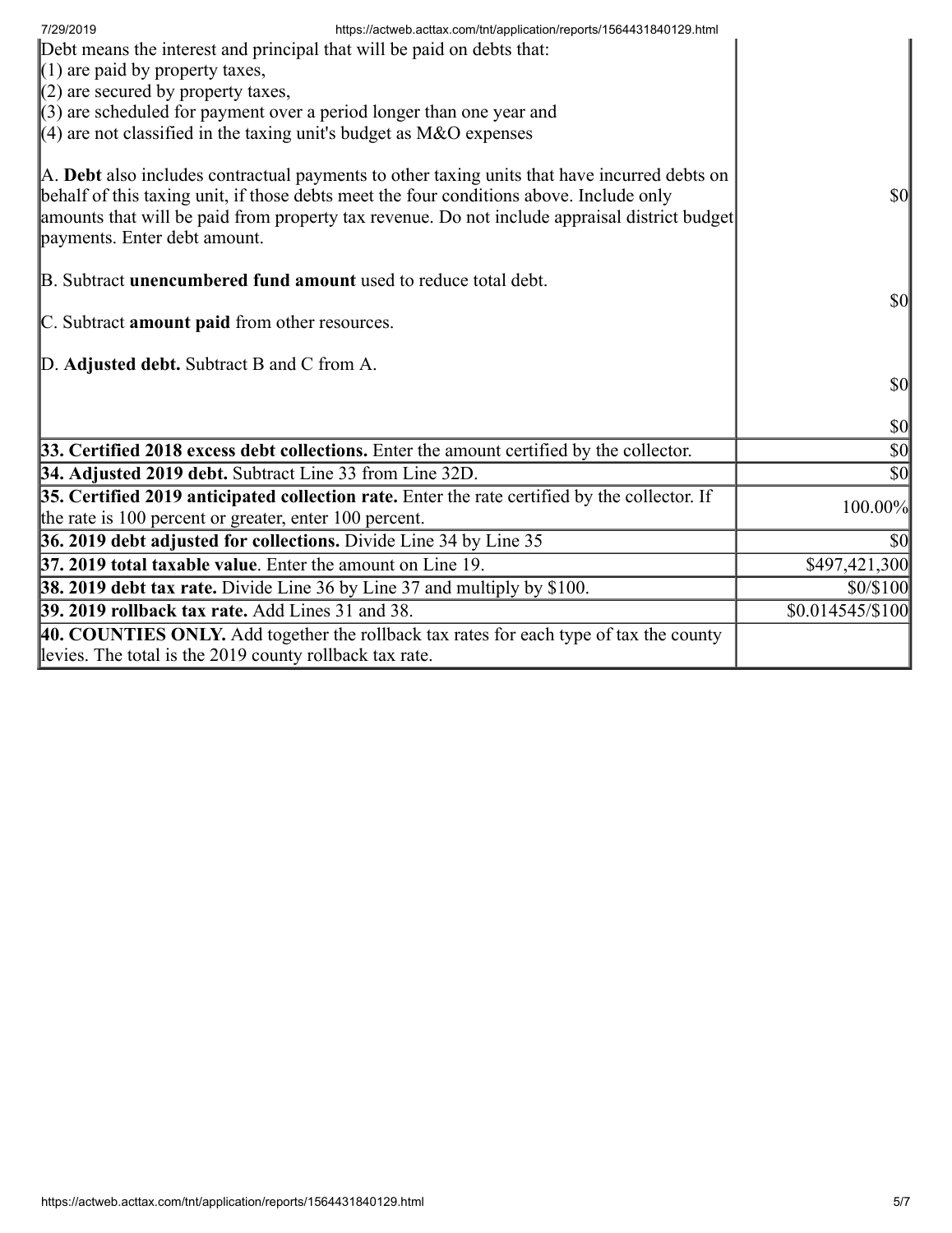| <b>SECTION 3: Additional Sales Tax to Reduce Property Taxes</b>                                                                                                                                                                                                                                                      |                   |
|----------------------------------------------------------------------------------------------------------------------------------------------------------------------------------------------------------------------------------------------------------------------------------------------------------------------|-------------------|
| Cities, counties and hospital districts may levy a sales tax specifically to reduce property taxes. Local voters by election must approve imposing orabolishing the additional sales tax. If<br>approved, the taxing unit must reduce its effective and rollback tax rates to offset the expected sales tax revenue. |                   |
| This section should only be completed by a county, city or hospital district that is required to adjust its effective tax rate and/or rollback tax rate because itadopted the additional sales<br>tax.                                                                                                               |                   |
| Activity                                                                                                                                                                                                                                                                                                             | Amount/Rate       |
| 41. Taxable Sales. For taxing units that adopted the sales tax in November 2018 or May                                                                                                                                                                                                                               |                   |
| 2019, enter the Comptroller's estimate of taxable sales for the previous four quarters. $20$                                                                                                                                                                                                                         |                   |
| Estimates of taxable sales may be obtained through the Comptroller's Allocation Historical                                                                                                                                                                                                                           | $\sqrt{50}$       |
| <b>Summary</b> webpage. Taxing units that adopted the sales tax before November 2018, skip this                                                                                                                                                                                                                      |                   |
| line.                                                                                                                                                                                                                                                                                                                |                   |
| 42. Estimated sales tax revenue. Counties exclude any amount that is or will be spent for                                                                                                                                                                                                                            |                   |
| economic development grants from the amount of estimated sales tax revenue. <sup>21</sup>                                                                                                                                                                                                                            |                   |
| Taxing units that adopted the sales tax in November 2018 or in May 2019.                                                                                                                                                                                                                                             |                   |
| Multiply the amount on Line 41 by the sales tax rate $(.01, .005)$ or $.0025$ , as applicable) and                                                                                                                                                                                                                   |                   |
| multiply the result by .95. <sup>22</sup>                                                                                                                                                                                                                                                                            | $\frac{1}{2}$     |
| - or -                                                                                                                                                                                                                                                                                                               |                   |
| Taxing units that adopted the sales tax before November 2018.                                                                                                                                                                                                                                                        |                   |
| Enter the sales tax revenue for the previous four quarters. Do not multiply by .95.                                                                                                                                                                                                                                  |                   |
| 43. 2019 total taxable value. Enter the amount from Line 37 of the Rollback Tax Rate                                                                                                                                                                                                                                 | \$497,421,300     |
| Worksheet.                                                                                                                                                                                                                                                                                                           |                   |
| 44. Sales tax adjustment rate. Divide Line 42 by Line 43 and multiply by \$100.                                                                                                                                                                                                                                      | \$0/\$100         |
| <b>45. 2019 effective tax rate, unadjusted for sales tax.</b> <sup>23</sup> Enter the rate from Line 24 or 25,<br>as applicable, on the Effective Tax Rate Worksheet.                                                                                                                                                | \$0.013479/\$100  |
| 46. 2019 effective tax rate, adjusted for sales tax.                                                                                                                                                                                                                                                                 |                   |
| Taxing units that adopted the sales tax in November 2018 or in May 2019.                                                                                                                                                                                                                                             | \$0.013479/\$100  |
| Subtract Line 44 from Line 45. Skip to Line 47 if you adopted the additional sales tax before                                                                                                                                                                                                                        |                   |
| November 2018.                                                                                                                                                                                                                                                                                                       |                   |
| 47. 2019 rollback tax rate, unadjusted for sales tax. <sup>24</sup> Enter the rate from Line 39 or 40,<br>as applicable, of the Rollback Tax Rate Worksheet.                                                                                                                                                         | $$0.014545/\$100$ |
| 48. 2019 rollback tax rate, adjusted for sales tax. Subtract Line 44 from Line 47.                                                                                                                                                                                                                                   | \$0.014545/\$100  |
|                                                                                                                                                                                                                                                                                                                      |                   |

<sup>17</sup>Tex. Tax Code Section  $26.012(17)$ 

<sup>18</sup>Tex. Tax Code Section 26.04(c)

<sup>19</sup>Tex. Tax Code Section  $26.04(d)$ 

 $20$ Tex. Tax Code Section 26.041(d)

<sup>21</sup>Tex. Tax Code Section  $26.041(i)$ 

 $22$ Tex. Tax Code Section 26.041(d)

<sup>23</sup>Tex. Tax Code Section  $26.04(c)$ 

 $24$ Tex. Tax Code Section 26.04(c)